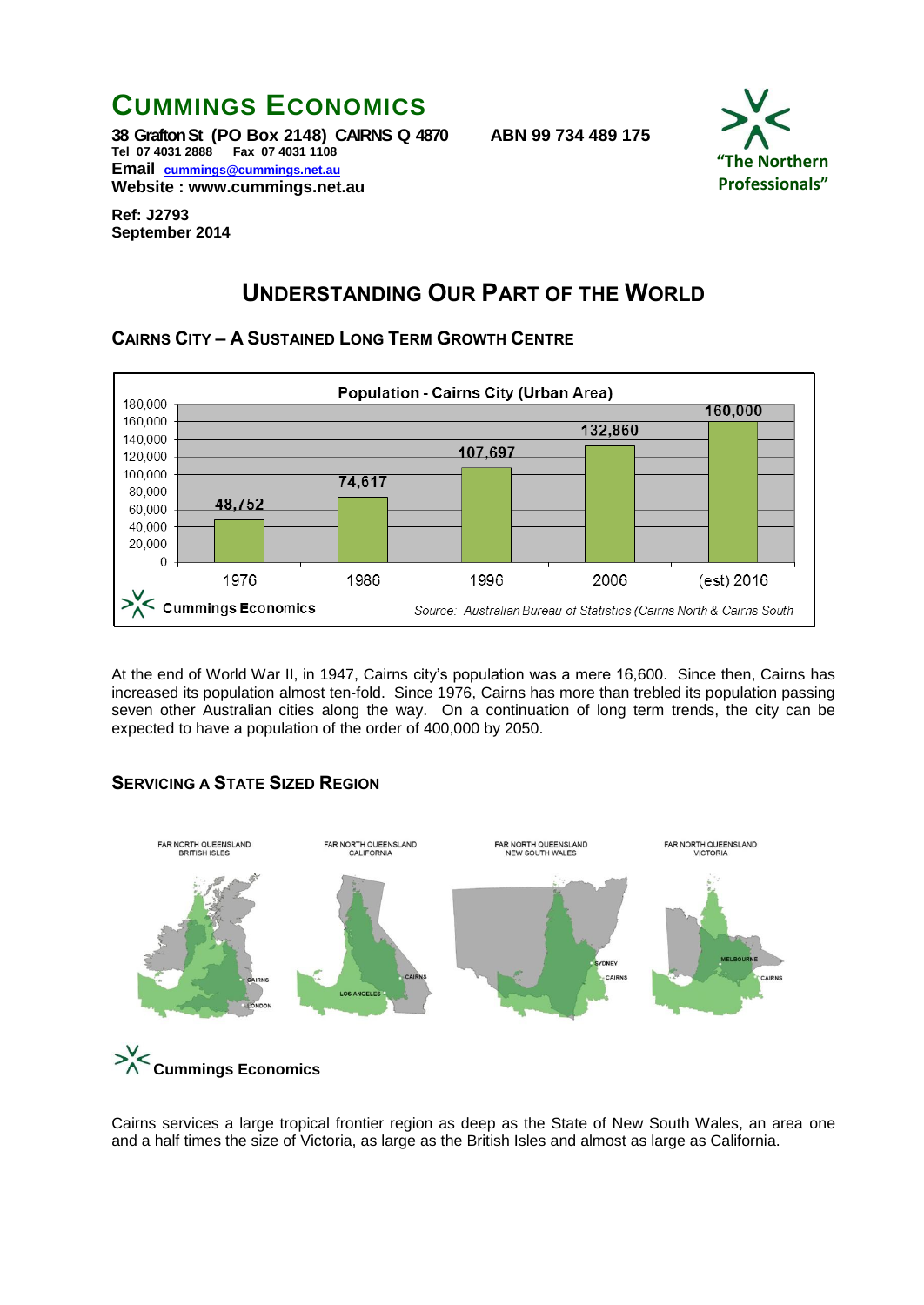

### **MOST POPULOUS REGION IN TROPICAL AUSTRALIA**

The Cairns / Far North Queensland Region has progressively emerged as the largest in residential population in Tropical Australia and by far the largest in total on-the-ground population count including visitors.



### **A GROWING ASIA PACIFIC HUB CITY – AUSTRALIA'S NORTH EASTERN GATEWAY**

Cairns International Airport is by far the largest in Tropical Australia in passenger movements and sits next to Adelaide and the Gold Coast in international and domestic passenger movements.

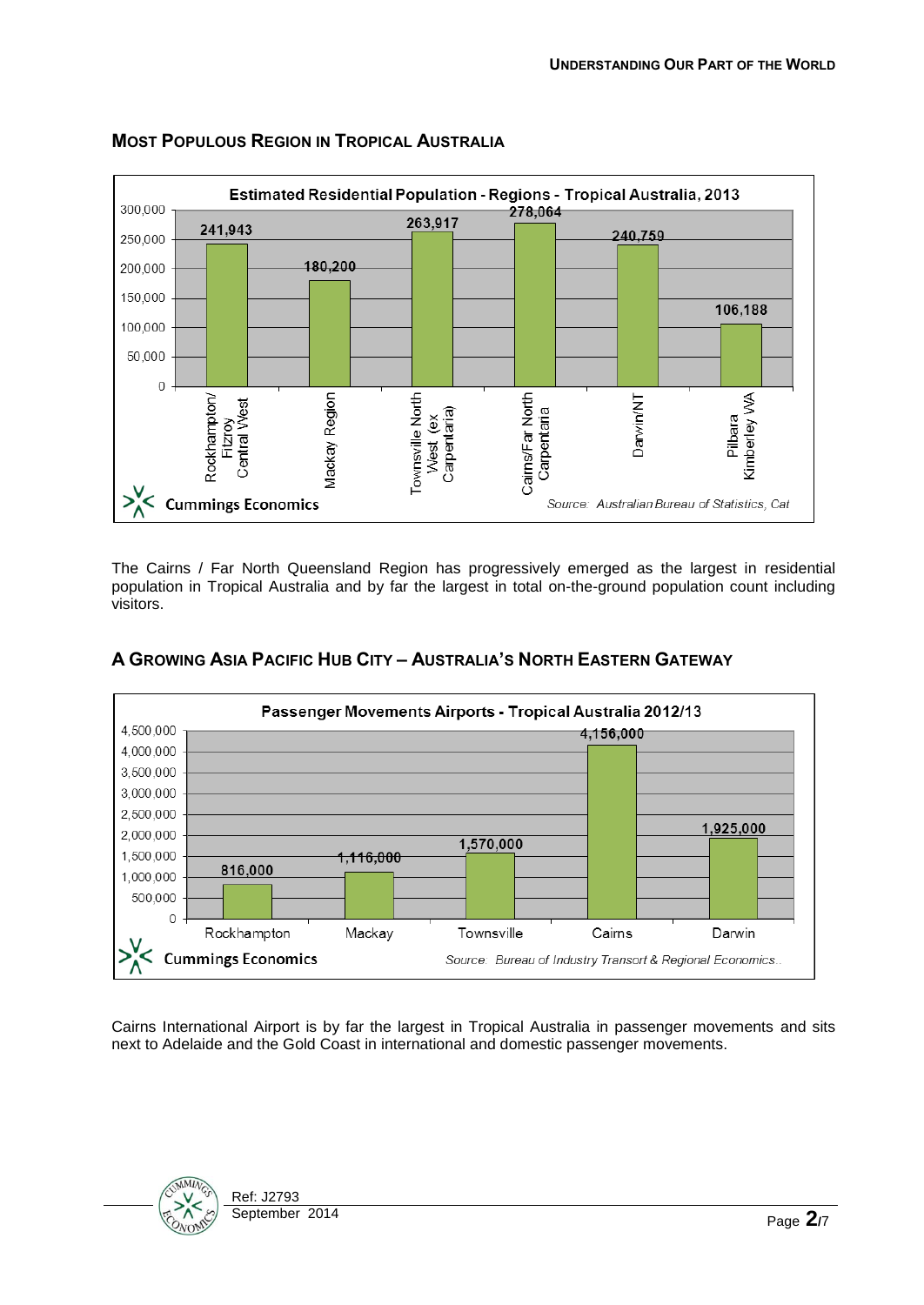

### **26% OF AUSTRALIA'S WATER RUN OFF**

The Cairns / Far North Queensland Region accounts for a massive 26% of Australia's water run-off. At about 105 million megalitres a year, it has four times the water run off of the Murray Darling Basin.



#### **TROPICAL AUSTRALIA'S LEADING AGRICULTURAL REGION**

Agriculture has been a major growth sector in recent decades:

- o Falling real transport costs to southern markets has led to a realization of the area's tropical fruit growing potential;
- $\circ$  The introduction of Brahman cattle stock has revolutionised the northern cattle industry, and;
- o Locally pioneered mechanization has led to heightened competitiveness in international sugar markets.

A temporary live cattle export ban and other factors steadied the growth rate in recent years but the region is set for a major new growth phase with major private enterprise investment underway and planned.

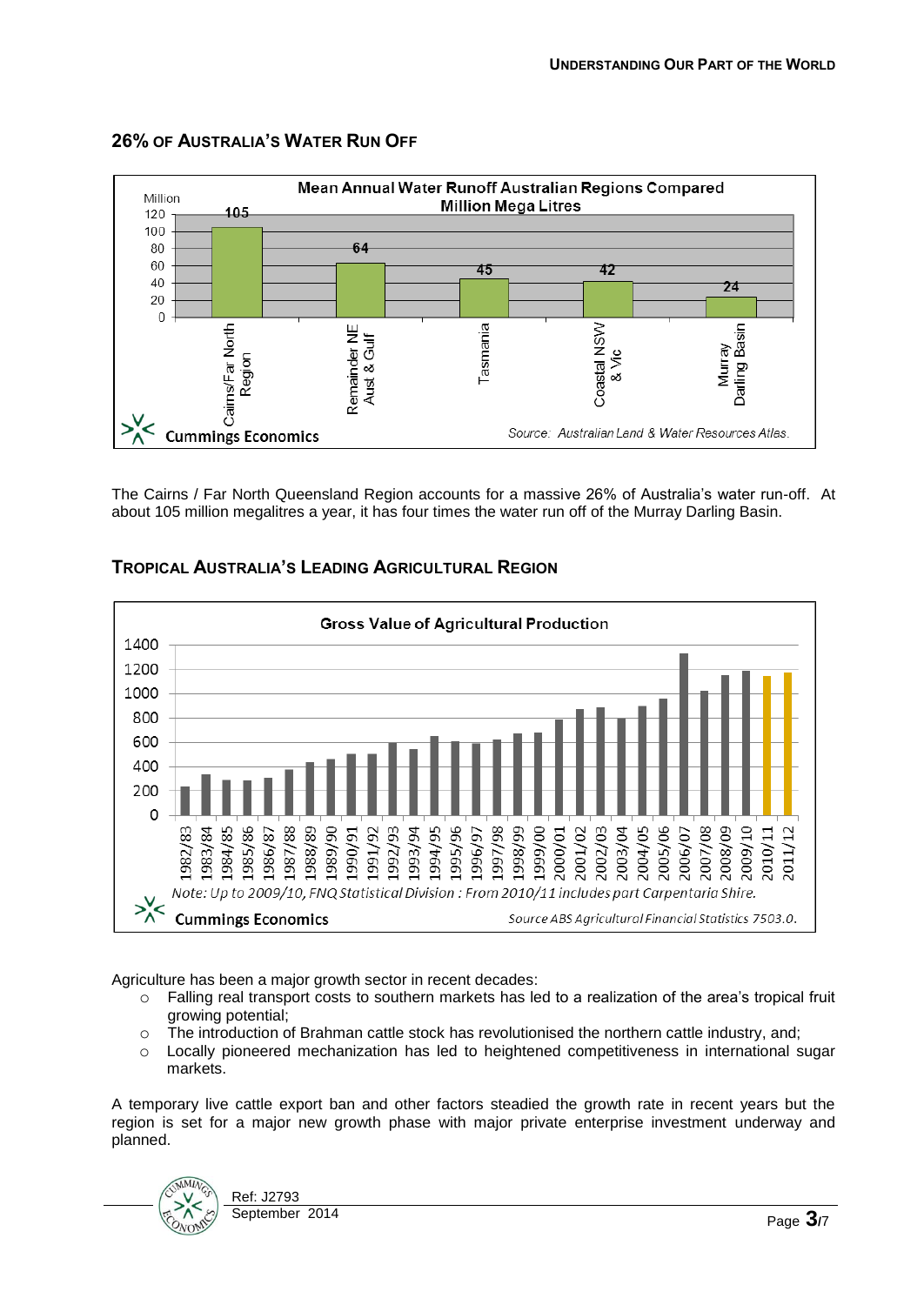

### **NEXT TO SYDNEY & MELBOURNE IN INTERNATIONAL HOLIDAY VISITORS**

The outstanding tourism attractions of the Great Barrier Reef, World Heritage Rainforests and tropical ambience are so strong; and the region's tourism industry is so efficient; that the Cairns Region sits just behind Australia's two major metropolitan centres in international holiday visitor numbers.



#### **MINING PRODUCTION**

With mineral prices moderating since 2011, rapid growth of value of the region's mining production has been checked. But plans for major new expansion of bauxite production in Cape York along with smaller magnetite, tungsten, copper and tin projects in the immediate hinterland promises to see values trend back upwards over the next five years.

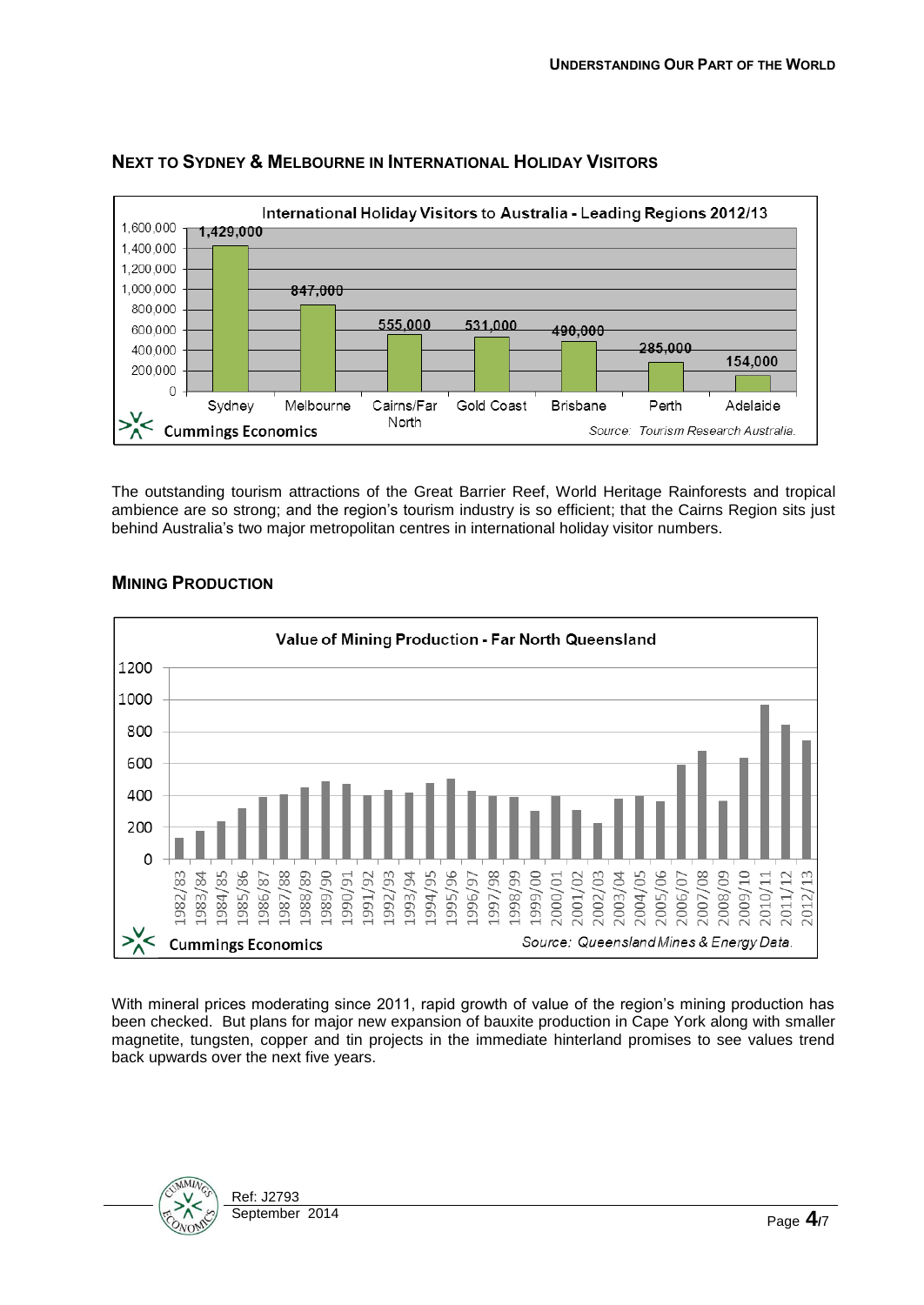#### **CONSTRUCTION REBOUNDING**



"The higher you fly, the harder you fall". Cairns' very strong levels of private construction were hit very heavily by the Global Financial Crisis (GFC) after 2008. The past year has seen the tide turned. Planned major new projects will see values soar again over the next five years.



### **TOURISM REBOUNDING**

The Cairns region has shaken off the effects of GFC and the high dollar to start rebounding in 2011.

Occupancy rates are on their way back up again towards pre GFC levels.

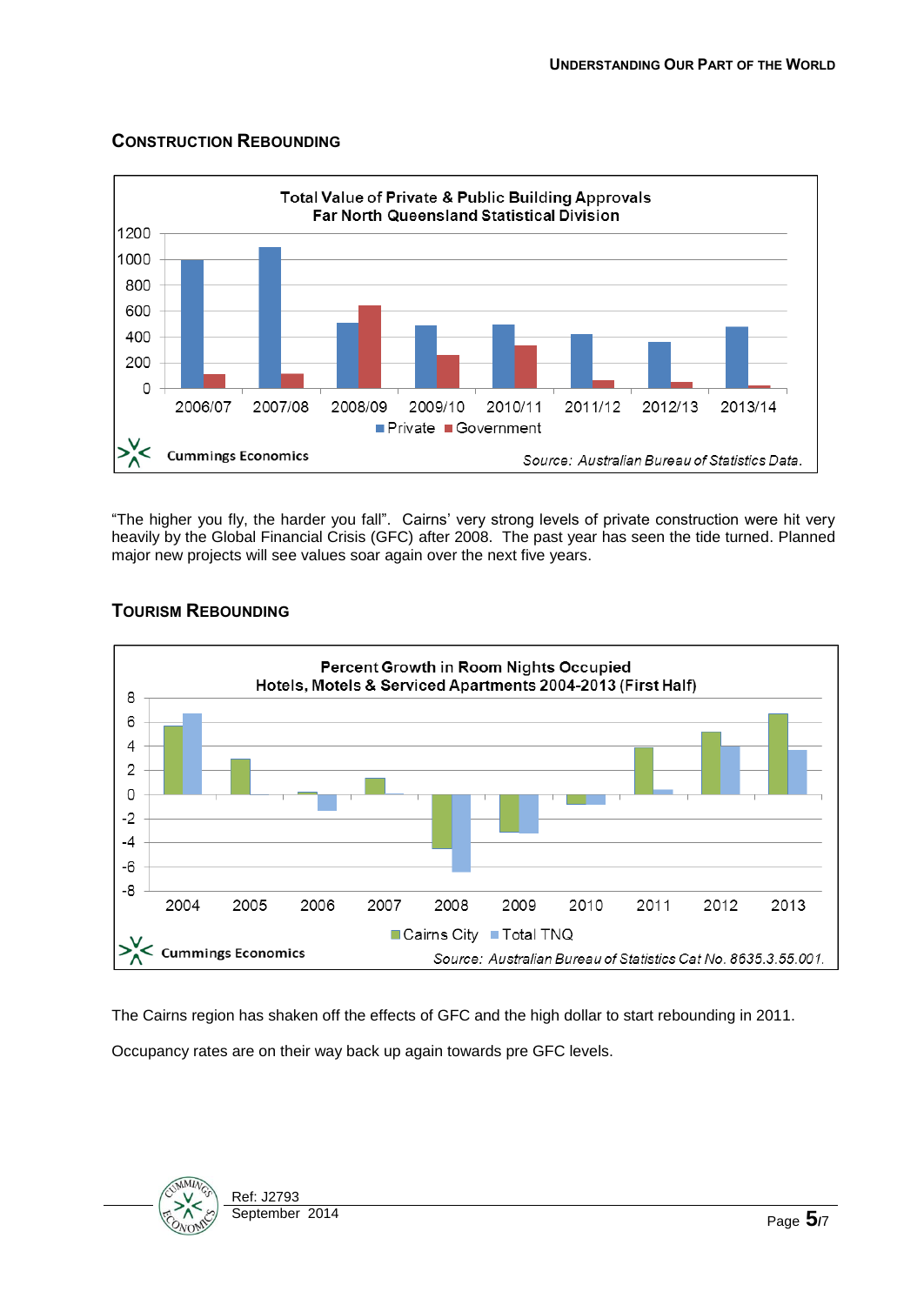

## **AIRPORT PASSENGER NUMBERS NOW OVER FOUR MILLION A YEAR**

Cairns airport is by far the largest airport in Tropical Australia. Passenger numbers through the airport have increased almost ten-fold since upgrading, to take large wide bodied jets direct from overseas in 1984 from 467,000 to 4,050,000.



#### **A LEADING ROLE IN OPENING UP THE NEW CHINESE MARKET**

Cairns is proving very attractive to visitors from the rapidly expanding Chinese tourism market. Over one in five of Chinese visitors to Australia now visit Cairns.

The new world class Aquis project can be expected to see international visitation into the region, especially from China, expand rapidly.